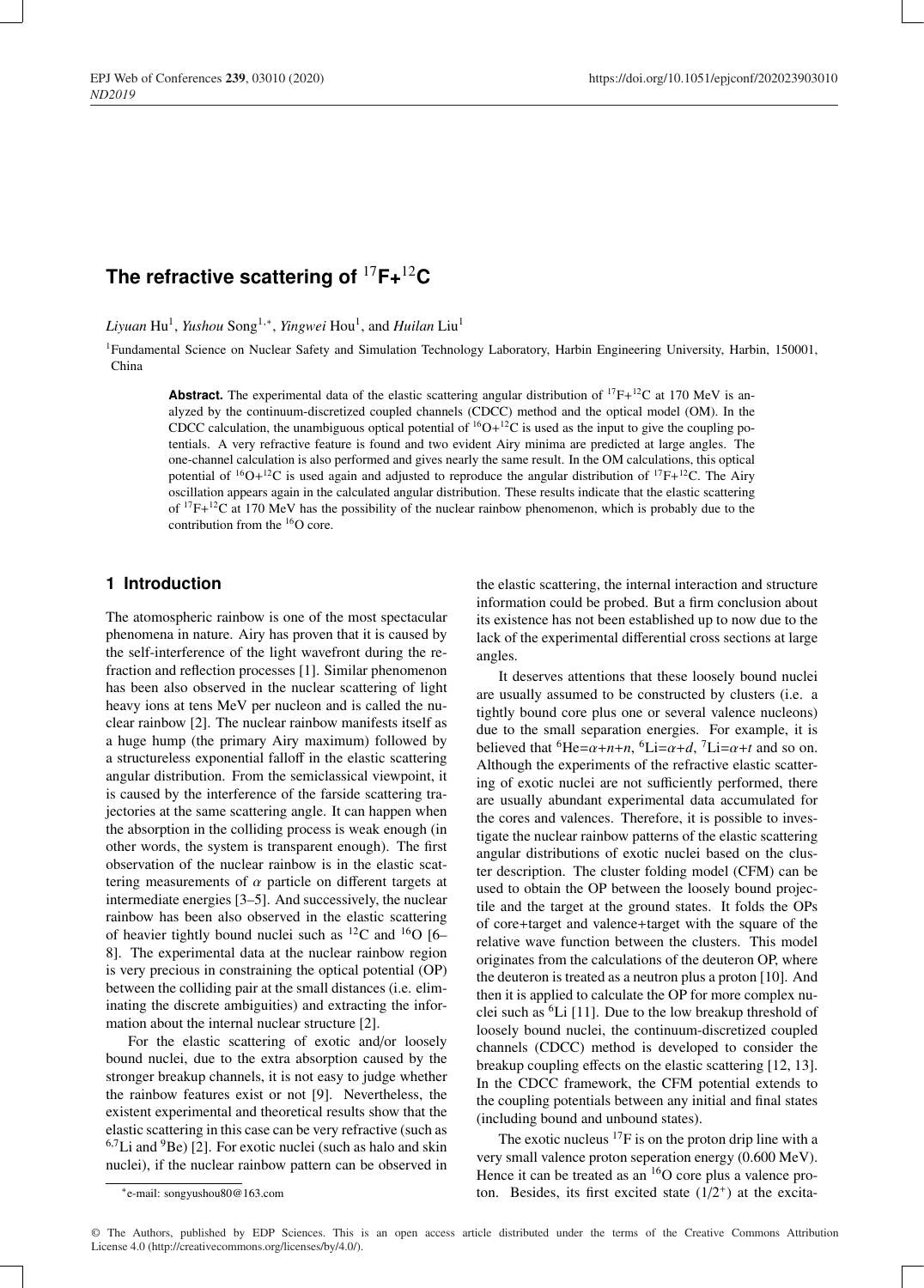tion energy of 0.495 MeV has been proved to be a halo state [14], which arises widespread attentions. Blackmon *et al.* has measured the elastic scattering of  ${}^{17}F+{}^{12}C$  at 170 MeV [15]. In their OM calculations, they find that the nominal absorption completely damps the Airy patterns. However, only the diffractive part of the elastic scattering angular distribution is measured in the experiment, which does not eliminate the discrete ambiguities of the OP. The elastic scattering differential cross sections at larger angles is hard to be determined by only fitting the experimental data of the diffractive part.

In the present work, we have analyzed the elastic scattering data of  ${}^{17}F+{}^{12}C$  at 170 MeV within the CDCC and OM frameworks, respectively. In the CDCC calculation, the unambiguous OP of  ${}^{16}O+{}^{12}C$  extracted from its elastic scattering data at 170 MeV given by Ref. [8] is and used. The calculated angular distribution exhibits a very refractive feature. Two Airy minima are predicted at large angles, which is quite different from the previous calculated results [15]. Meanwhile, the one-channel (1-ch) calculation without including the first excited state and the continuum of  $^{17}F$  is also performed, which gives the similar refractive pattern. In the OM calculations, an OP between  $^{17}$ F and  $^{12}$ C at 170 MeV is obtained by adjusting that of  ${}^{16}O+{}^{12}C$ . The Airy oscillation is observed again. The CDCC and the OM calculations are performed with the code FRESCO [16].

#### **2 Methods**

The present CDCC calculation includes both coupling effects from the breakup channels and the inelastic scattering to the first excited state of 17F. It is assumed that the nucleus  $^{17}$ F is constructed by an  $^{16}$ O core plus a valence proton. At its ground state  $(5/2^+)$ , the valence proton is at the the  $1d_{5/2}$  sub-shell. And the binding potential obtained from Ref. [17] is adopted to describe the relative motion between two clusters. For the continuum states of  $^{17}F$ , the relative energy between  $^{16}O$  and *p* is truncated at 24 MeV and discretized into 12 bins equally in the momentum space. The quantum number of the relative orbital angular momenta included in the calculation is up to 5.

To give the coupling potentials of  ${}^{17}F+{}^{12}C$ , the OPs of <sup>16</sup>O+<sup>12</sup>C and  $p+$ <sup>12</sup>C (i.e.  $V_{16Q_112}$  and  $V_{p-12}$ ) are folded:

$$
V_{i,i'}(\mathbf{R}) = \int \psi_i(\mathbf{r})^*(V_{16Q^{-12}C} + V_{p^{-12}C})\psi_{i'}(\mathbf{r})d\mathbf{r},\tag{1}
$$

where **R** and **r** are the relative coordinates of  $^{17}F+^{12}C$ and <sup>16</sup>O+*p*, respectively.  $\psi_i(\mathbf{r})$  is the relative wave function between the clusters of  $^{17}$ F at the (bound or unbound) state denoted as *i*. In the present calculations, the OP of  $^{16}O+^{12}C$  is chosen carefully. Because if it is not chosen well, the discrete ambiguity might be introduced to the interaction between  ${}^{17}F$  and  ${}^{12}C$ . The elastic scattering angular distribution data of  ${}^{16}O+{}^{12}C$  at 170 MeV shows an evident nuclear rainbow feature with two Airy minima at  $\theta_{\rm c.m.} \approx 57^{\circ}$  and  $80^{\circ} - 120^{\circ}$ , respectively [8]. From this dataset, the authors of Ref. [8] derive an OP denoted as "WS1" which belongs to the same potential family of the

double folding potential. Therefore the OP "WS1" is away from the discrete ambiguities and is used in the present calculation. While for the interaction between the valence and the target, a global proton OP is used [18]. Besides, to investigate the coupling effects from the inelastic scattering and breakup channels, the 1-ch calculation is also performed with the CFM potential between  $^{17}F$  and  $^{12}C$ . The CFM potential is calculated with Eq. (1) by setting  $i=i'=0$ , which means that the initial and final states of  $17F$ are both at the ground state.



Figure 1. The elastic scattering angular distribution of  ${}^{17}F+{}^{12}C$ at 170 MeV. The solid squares denote the experimental data extracted from Ref. [15]. The curves represent the results of the CDCC and 1-ch calculations. For the 1-ch calculations, the proton OP used is the global or fitted one.

In the OM calculations, the OP "WS1" of  ${}^{16}O+{}^{12}C$ (Ref. [8]) is used as the starting point to fit the angular distribution data of <sup>17</sup>F+<sup>12</sup>C. Then a new OP of <sup>17</sup>F+<sup>12</sup>C at 170 MeV can be given. For comparison, the OM calculations with the OPs extracted from the original paper of the  ${}^{17}F+{}^{12}C$  dataset (Set "A" and "B" in Ref. [15]) are performed as well.

#### **3 Results and discussions**

The CDCC calculation result is plotted as the solid curve in Fig. 1. It can be seen that the experimental data is reproduced very well. And the diffractive oscillation structure is successfully described. What is more amazing is that two Airy minima appear at about 70◦ and 100◦, respectively. The latter is the first Airy minimum (A1) and the former is the second one (A2). This calculated Airy oscillation is a significant feature of the nuclear rainbow. Due to the very low breakup threshold of  ${}^{17}F$ , it seems that the nuclear rainbow phenomenon is not easy to occur during the elastic scattering. However, it should be noted that this angular distribution pattern is very similar to that of the elastic scattering of its core  ${}^{16}O$  on the  ${}^{12}C$  target at 170 MeV [8]. This indicates that the rainbow feature of  ${}^{17}F+{}^{12}C$  is probably due to contribution from its strongly bound core 16O. This idea is an extension of that in Ref. [2] where the authors believe that the nuclear rainbow of 6Li scattering is due to the strong contribution from the  $\alpha$  core.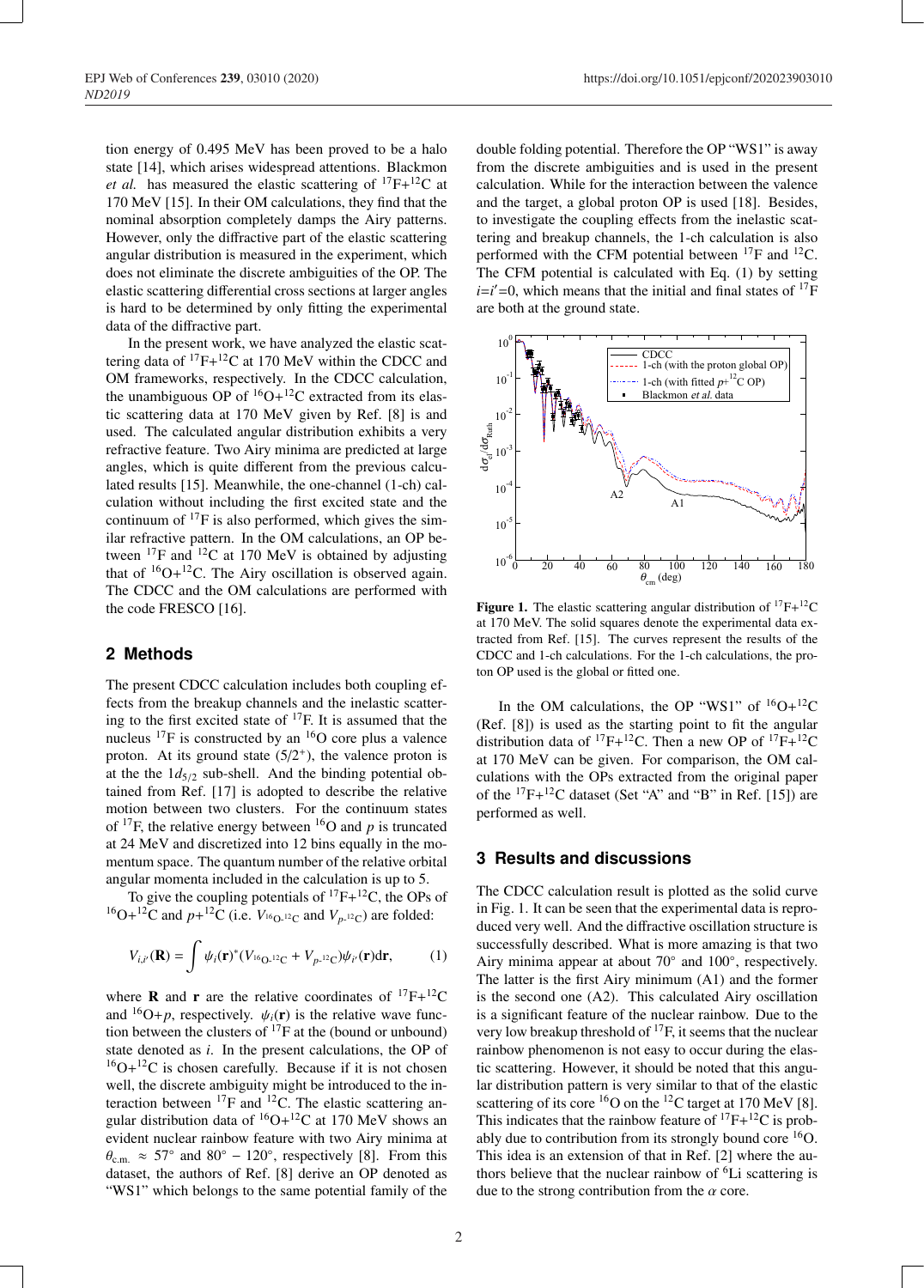The 1-ch calculated result is plotted as the dashed curve in Fig. 1. One can see that experimental data is still described well. But the differential cross sections are enhanced at large angles, which reveals the loss of flux due to the considered coupling channels in the CDCC calculations. On the other hand, the positions of A1 and A2 are nearly unchanged, which may be interpreted as due to the weak breakup coupling [19, 20]. This implies that the 1-ch calculation with the CFM potential could be a good tool for the investigation of the nuclear rainbow phenomenon in the elastic scattering of exotic nuclei. At least for the <sup>17</sup>F scattering, the 1-ch approach can provide a similar result to that of CDCC with much less computing time.



Figure 2. The elastic scattering angular distribution of proton on  $12$ C target at 9.95 MeV. The circles denote the experimental data extracted from Ref. [21]. The curves are the OM calculation with different OPs.

In the CDCC and 1-ch calculations, the proton OP adopted is the global version. The accuracy of using this proton global OP should be verified. Therefore, we fit the elastic scattering data of  $p+$ <sup>12</sup>C at 9.95 MeV extracted from Ref. [21] with the global OP. The result is shown in Fig. 2. One can see that the global OP failed to describe the experimental data in a large angular range, while the fitted one improves the agreement between the theory and experiment much. However, when adopting the fitted proton OP in the 1-ch calculation of  ${}^{17}F+{}^{12}C$ , we find that the difference between the 1-ch calculations with global or fitted proton OP is very small (Fig. 1). This reveals that the contribution of the proton OP to the interaction of  ${}^{17}F+{}^{12}C$ is very small, which may supports the opinion that the  $^{16}$ O core gives rise to the formation of the nuclear rainbow.

Now let us talk about the OM calculations of  ${}^{17}F+{}^{12}C$ . The original OP of  ${}^{16}O+{}^{12}C$  is in the Woods-Saxon form with the following parameters. For the real part, the depth  $V_0$ =255.5 MeV, the reduced radius  $r_V$ =0.629 fm and the diffuseness  $a_V = 0.967$  fm. For the imaginary part, the depth  $W_0$ =16.27 MeV, the reduced radius  $r_W$ =1.245 fm and the diffuseness  $a_W$ =0.514 fm. The Coulomb reduced radius  $r<sub>C</sub>$  is set as 1.25 fm. These reduced radii are defined as  $r_i = R_i/(16^{1/3} + 12^{1/3})$ , where  $i = V$ , *W* or *C*. In the fitting process, only  $r_V$  and  $a_V$  are adjusted and the other parameters are fixed. The obtained values of  $r_V$  and  $a_V$  are 0.610 fm and 0.985 fm, respectively. The OM calculation result with the new OP is plotted in Fig. 3. One can find that two Airy minima appear again and their positions are nearly the same as those calculated by the CDCC method. The farside/nearside decomposition is performed following the approach proposed by Fuller [22]. To realize the decomposition, the numerical method given in Ref. [23] is adopted. It can be seen that the angular distribution at large angles is dominated by the farside scattering component and the minima are truly the Airy minima. The OM calculations with the OPs given in Ref. [15] are performed as well and compared with the present one (Fig. 3). Instead of diffractive oscillation, an A1 minimum and an exponential falloff structure are predicted at large angles with both OPs. And one can find that the positions of these A1 minima are very close to that calculated with the present OP.



Figure 3. The elastic scattering angular distribution of  ${}^{17}F+{}^{12}C$ at 170 MeV. The solid squares denote the experimental data extracted from Ref. [15]. The curves represent the results of the OM calculations. The present OM calculated angular distribution is decomposited into the farside and nearside component. The OM calculations with the OPs from Ref. [15] are also plotted for comparison.

#### **4 Conclusions**

In the present work, we have analyzed the elastic scattering angular distribution data of  ${}^{17}F+{}^{12}C$  at 170 MeV. Through the CDCC, the 1-ch and the OM calculations, we find that the elastic scattering of  ${}^{17}F+{}^{12}C$  can be very refractive and exhibit an evident rainbow feature with two Airy minima in its angular distribution. These predicted Airy oscillatory structures are very similar to that of the elastic scattering of its core <sup>16</sup>O observed experimentally. This implies that the strongly bound core could have a strong contribution on the formation of the nuclear rainbow structure. We also find that the 1-ch approach with the CFM potential can be a very effective tool to investigate the refractive scattering of the exotic nuclei. The investigation of the energy dependence of the evolution of the rainbow pattern of the  $^{17}F+^{12}C$  elastic scattering is in progress.

This work was supported by the National Natural Science Foundation of China (Grant No. U1832105).